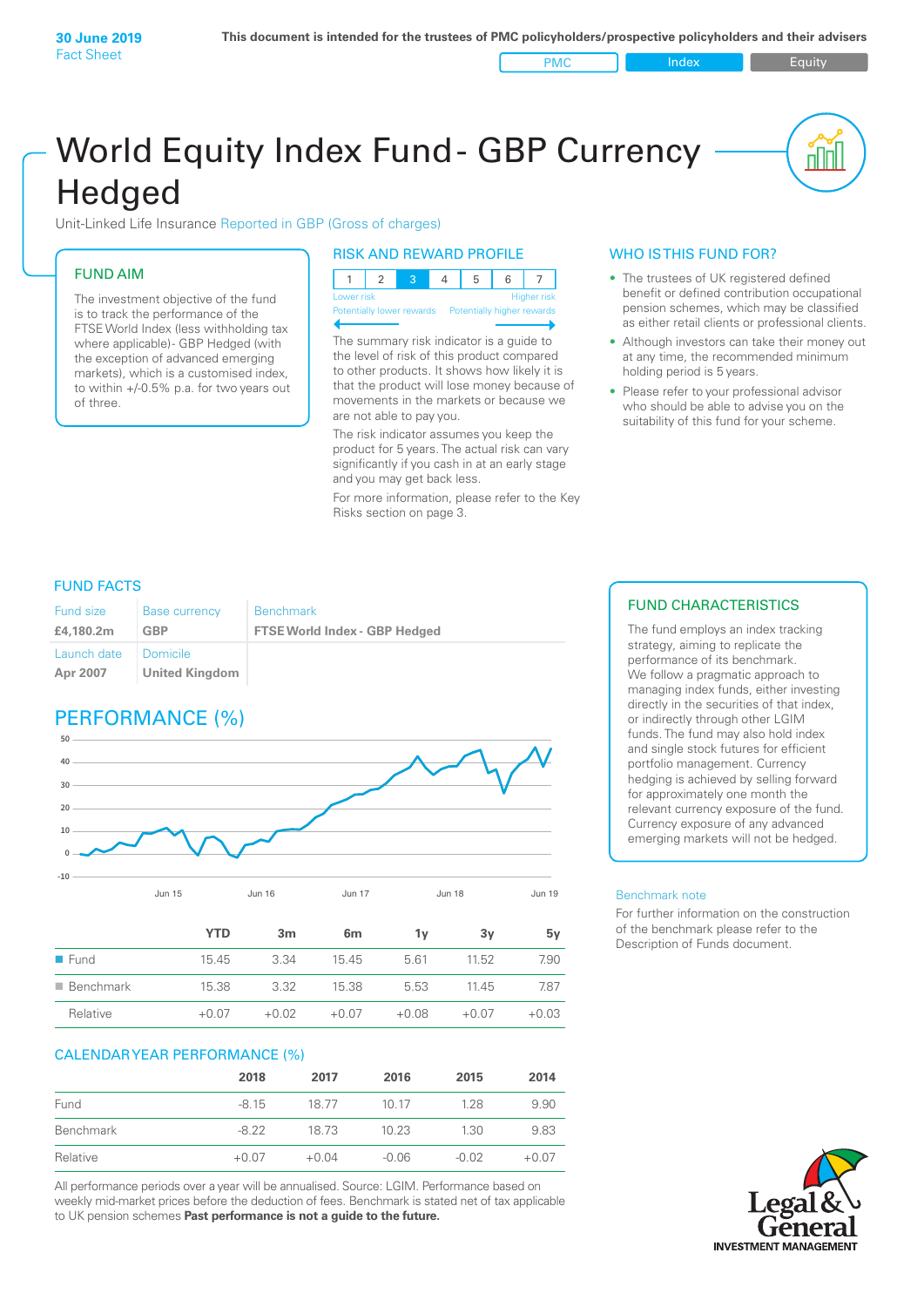# World Equity Index Fund - GBP Currency Hedged

Unit-Linked Life Insurance Reported in GBP (Gross of charges)

## PORTFOLIO BREAKDOWN

All data source LGIM unless otherwise stated. Totals may not sum due to rounding. In order to minimise transaction costs, the Fund will not always own all the assets that constitute the index and on occasion it will own assets that are not in the index.



#### SECTOR (%)

| $\blacksquare$ Financials  | 20.8 |
|----------------------------|------|
| ■ Technology               | 15.9 |
| $\blacksquare$ Industrials | 13.3 |
| ■ Consumer Services        | 11.4 |
| $\blacksquare$ Health Care | 11.3 |
| Consumer Goods             | 11.3 |
| $\Box$ Oil & Gas           | 5.6  |
| ■ Basic Materials          | 4.3  |
| $\blacksquare$ Utilities   | 3.3  |
| ■ Other                    | 29   |
|                            |      |



| $\blacksquare$ Large | 95.8 |
|----------------------|------|
| $\blacksquare$ Mid   | 3.7  |
| $\blacksquare$ Small | 0.0  |
| $\blacksquare$ Micro | 0.0  |
| Cash and Equivalents | 0.5  |

■ Top 10 holdings 12.7% Rest of portfolio 87.3% No. of holdings in fund 2,631 No. of holdings in index 2,600

| Microsoft Corp                 | 23             |
|--------------------------------|----------------|
| Apple Inc                      | 2.1            |
| Amazon Com                     | 1.8            |
| Alphabet                       | 15             |
| Facebook                       | 11             |
| Berkshire Hathaway             | 1 <sub>0</sub> |
| Johnson & Johnson              | 0 S            |
| JPMorgan Chase & Co            | 08             |
| <b>Exxon Mobil Corporation</b> | 0 7            |
| Nestle                         |                |
|                                |                |

#### COUNTRY (%)

|   | <b>United States</b> | 58.0 |
|---|----------------------|------|
|   | Japan                | 8.1  |
| 4 | United Kingdom       | 5.6  |
|   | France               | 3.5  |
|   | Canada               | 3.0  |
| Œ | Switzerland          | 2.9  |
|   | Germany              | 2.8  |
|   | Australia            | 2.4  |
|   | Korea                | 1.5  |
|   | : Other              | 12.1 |
|   |                      |      |



The Index Fund Management team comprises 25 fund managers, supported by two analysts. Management oversight is provided by the Global Head of Index Funds. The team has average industry experience of 15 years, of which seven years has been at LGIM, and is focused on achieving the equally important objectives of close tracking and maximising returns.